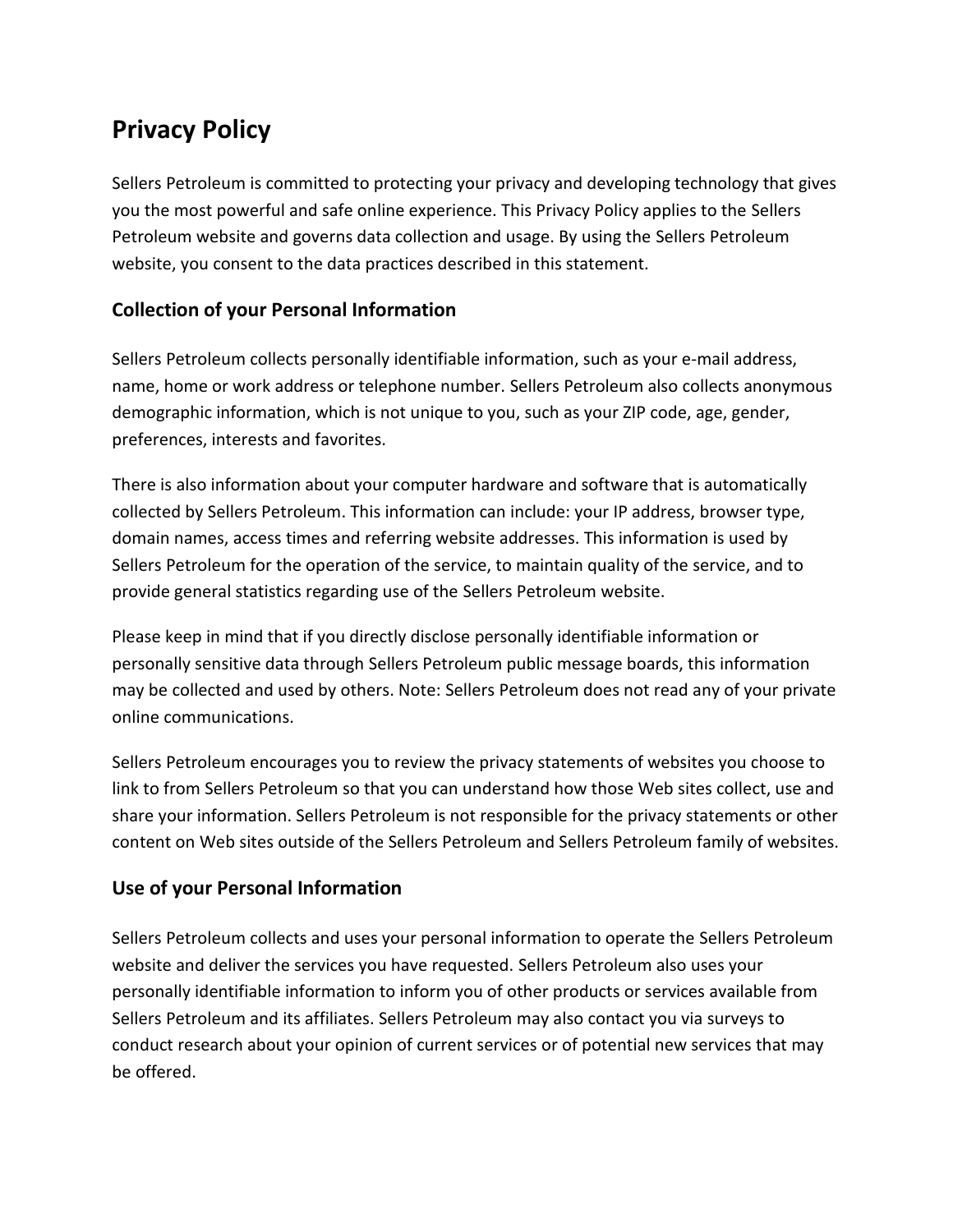Sellers Petroleum does not sell, rent or lease its customer lists to third parties. Sellers Petroleum may, from time to time, contact you on behalf of external business partners about a particular offering that may be of interest to you. In those cases, your unique personally identifiable information (e-mail, name, address, telephone number) is not transferred to the third party. In addition, Sellers Petroleum may share data with trusted partners to help us perform statistical analysis, send you email or postal mail, provide customer support, or arrange for deliveries. All such third parties are prohibited from using your personal information except to provide these services to Sellers Petroleum, and they are required to maintain the confidentiality of your information.

Sellers Petroleum does not use or disclose sensitive personal information, such as race, religion, or political affiliations, without your explicit consent.

Sellers Petroleum keeps track of the websites and pages our customers visit within Sellers Petroleum, in order to determine what Sellers Petroleum services are the most popular. This data is used to deliver customized content and advertising within Sellers Petroleum to customers whose behavior indicates that they are interested in a particular subject area.

Sellers Petroleum websites will disclose your personal information, without notice, only if required to do so by law or in the good faith belief that such action is necessary to: (a) conform to the edicts of the law or comply with legal process served on Sellers Petroleum or the site; (b) protect and defend the rights or property of Sellers Petroleum; and, (c) act under exigent circumstances to protect the personal safety of users of Sellers Petroleum, or the public.

### **Use of Cookies**

The Sellers Petroleum Web site use "cookies" to help you personalize your online experience. A cookie is a text file that is placed on your hard disk by a Web page server. Cookies cannot be used to run programs or deliver viruses to your computer. Cookies are uniquely assigned to you, and can only be read by a web server in the domain that issued the cookie to you.

One of the primary purposes of cookies is to provide a convenience feature to save you time. The purpose of a cookie is to tell the Web server that you have returned to a specific page. For example, if you personalize Sellers Petroleum pages, or register with Sellers Petroleum site or services, a cookie helps Sellers Petroleum to recall your specific information on subsequent visits. This simplifies the process of recording your personal information, such as billing addresses, shipping addresses, and so on. When you return to the same Sellers Petroleum website, the information you previously provided can be retrieved, so you can easily use the Sellers Petroleum features that you customized.